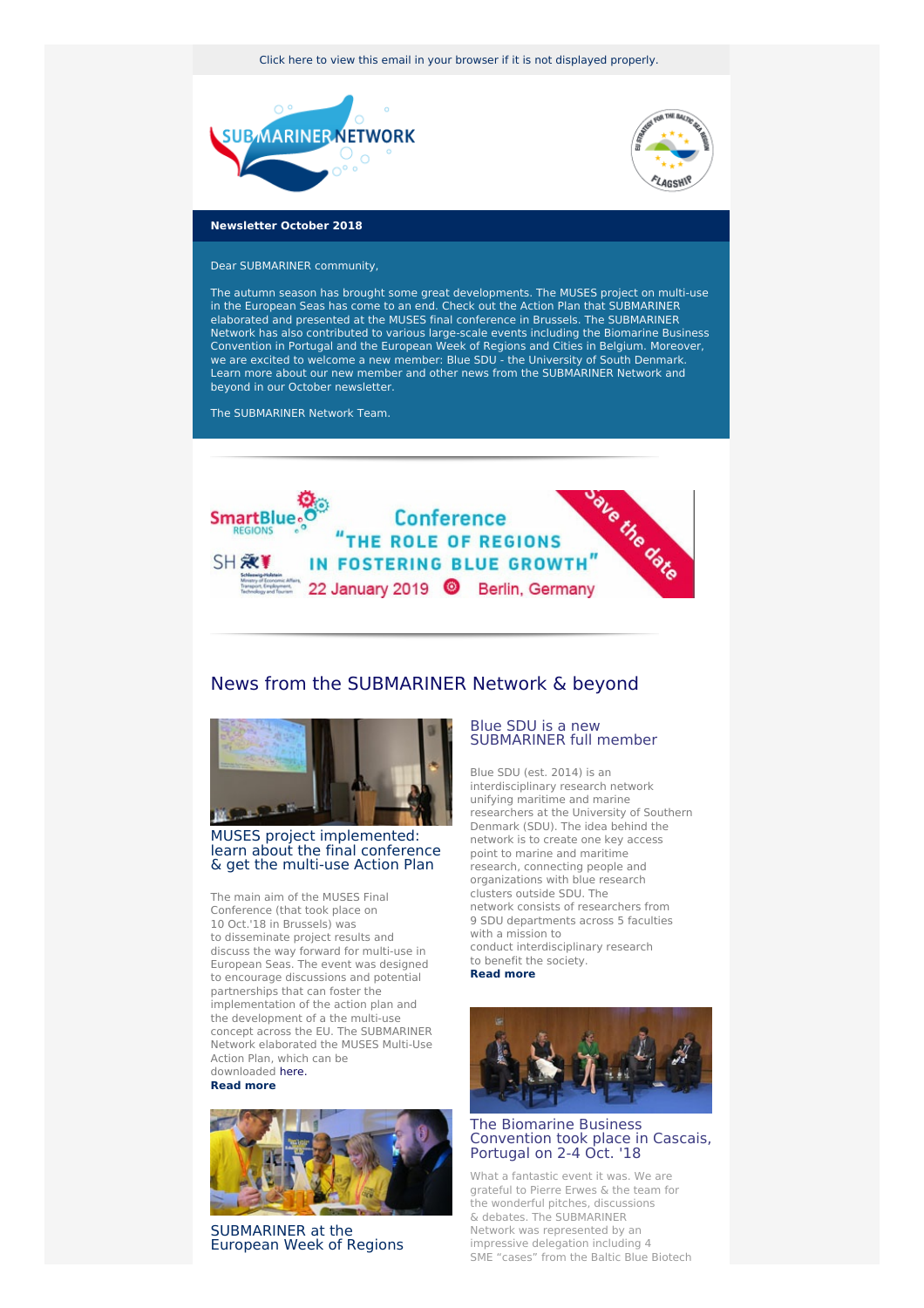# and Cities

6000+ participants attended the European Week of Regions and Cities, where SUBMARINER was presenting tangible outputs from its ongoing Interreg projects and introduced the SUBMARINER success story to many interested visitors. Photo credit: A. Galyga (c.) **[Read](https://www.submariner-network.eu/news/general-news/390-submariner-at-the-european-week-of-regions-and-cities) more**

#### Save the date: InnoAquaTech study visit to Belgium 27-29 Nov.'18

Join us on a 3-day trip to Belgium to visit state-of-the-art aquaculture and aquaponics farms. The purpose is for you as an SME or actor in RAS/aquaponics to get an insight into the innovative Belgian aquaculture sector as well as sharing knowledge and kick-starting new business collaborations. There are only a few places left! If you're interested, please contact the InnoAquaTech project coordinator Valentin Eckhart (ve@bcv.org) no later than 29 Oct. '18



#### Discover the new website for blue growth in [Southwest](https://www.submariner-network.eu/projects/smartblueregions/smart-blue-regions-news/383-discover-the-new-website-for-blue-growth-in-southwest-finland) Finland

Southwest Finland, partner of the Smart Blue Regions project, just launched a new website presenting blue growth success stories and opportunities in the region: http://sininenkasvu.fi.

**[Read](https://www.submariner-network.eu/projects/smartblueregions/smart-blue-regions-news/383-discover-the-new-website-for-blue-growth-in-southwest-finland) more**

Alliance project and 2 SUBMARINER members (Tartu Biotechnology Park and s.Pro). Angela Schultz Zehden, managing director of the SUBMARINER Network, contributed to the panel discussion "Blue Regions: how to design an attractive sustainable blue vision". **Read [more](https://www.submariner-network.eu/news/general-news/392-the-biomarine-business-convention-took-place-on-2-4-october-in-cascais-portugal)**



## [Fieldwork](https://www.submariner-network.eu/projects/balticrim/balticrim-news-2/388-fieldwork-in-two-pilot-case-areas-in-finland) in two pilot case areas in Finland

BalticRIM project partners (Finnish Heritage Agency & Metsähallitus Parks & Wildlife) conducted fieldwork in two pilot case areas in Finland during May and September 2018.

Cross-sectoral workshops were organised before each fieldwork with local divers, volunteers, historians & museum staff to gather information on local maritime, underwater cultural heritage & underwater landscapes perceptions.

**Read [more](https://www.submariner-network.eu/projects/balticrim/balticrim-news-2/388-fieldwork-in-two-pilot-case-areas-in-finland)**

#### How to turn mussel farming into a [profitable](https://www.submariner-network.eu/projects/balticbluegrowth/baltic-blue-growth-news/389-experts-and-practitioners-discuss-mussel-cultivation-techniques-in-the-baltic-sea) business

A transnational workshop took place on on 3-4 Oct.'18 on the Öland island off the southeast coast of Sweden. 25 experts and practitioners from across the Baltic Sea as well as Canada came together to share experiences and to give advice on the best techniques, including how to turn mussel farming into an economically viable business in the future.

**Read [more](https://www.submariner-network.eu/projects/balticbluegrowth/baltic-blue-growth-news/389-experts-and-practitioners-discuss-mussel-cultivation-techniques-in-the-baltic-sea)**

#### Save the date: seminar "Marine Challenges - Blue solutions" in [Gothenburg,](https://www.submariner-network.eu/events/147-seminar-marine-challenges-blue-solutions) Sweden: 6-7 Nov. '18

Clear your calendar for an exciting 2 day seminar on Chalmers University's research related to oceans, marine resources & maritime activities. How to get fresh healthy food and new materials from the ocean or to design a lasting & visually attractive aquaculture? How to build sustainable ships & transport routes across the oceans? Join the seminar to get the answers. **Read [more](https://www.submariner-network.eu/events/147-seminar-marine-challenges-blue-solutions)**

# [Upcoming](https://www.submariner-network.eu/events) events

6-7 [November](https://www.submariner-network.eu/events/147-seminar-marine-challenges-blue-solutions) 2018 **Seminar "Marine Challenges - Blue solutions"**, [Gothenburg,](https://www.submariner-network.eu/events/147-seminar-marine-challenges-blue-solutions) Sweden.

6-7 [November](https://www.submariner-network.eu/events/134-seagriculture-2018-7th-international-seaweed-conference) 2018 **[Seagriculture](https://www.submariner-network.eu/events/134-seagriculture-2018-7th-international-seaweed-conference) 2018. 7th International Seaweed Conference** , Galway, Ireland.

8 – 9 [November](https://www.submariner-network.eu/events/146-3rd-european-nutrient-event-ecomondo) 2018 **3rd European Nutrient Event @ [ECOMONDO,](https://www.submariner-network.eu/events/146-3rd-european-nutrient-event-ecomondo)** Rimini, Italy

21-23 [November](https://eoosconference2018.eu/conference-programme) 2018 **Evolving EOOS: connecting [communities](https://eoosconference2018.eu/conference-programme) for end-to-end solutions**, Brussels, Belgium

3 [December](https://www.submariner-network.eu/events/149-training-a-practical-guide-to-algaculture) **Training on [seaweed:](https://www.submariner-network.eu/events/149-training-a-practical-guide-to-algaculture) a practical guide to alga culture**, Gent, Belgium